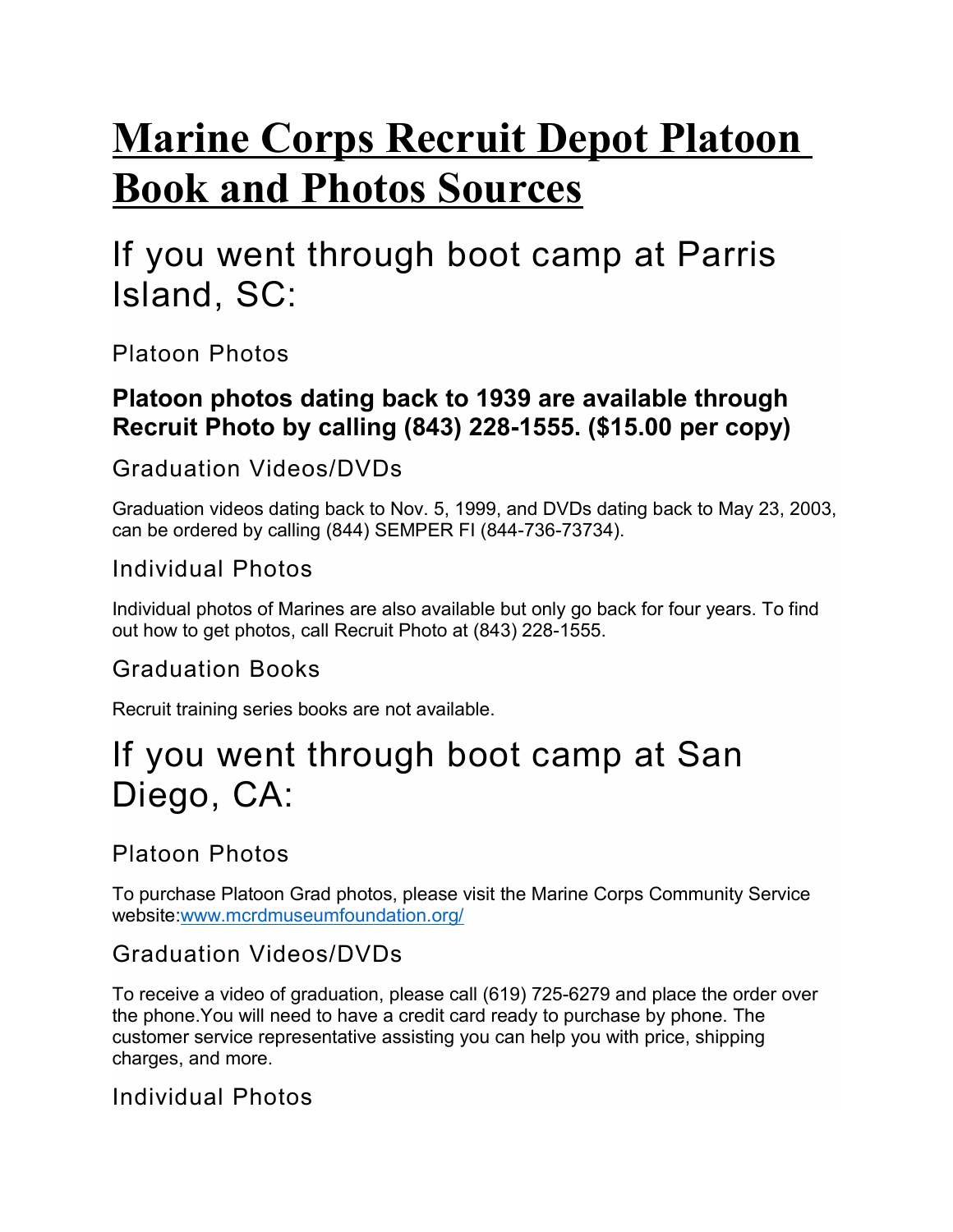To obtain individual photos, the yearbook office can be reached at (619) 296-3840.

# Graduation Books

The yearbook office keeps records for two years. For more information they can be contacted by calling (619) 296-3840. For books older than two years, you can contact the MCRD Historical Society at (619) 524-4426.

# **Additional – Online sources**

**Help Finding your Platoon Book or Records ....**

**These are Links set up for you to try to use and locate your Platoon Book. Good luck**

**http://www.amazon.com/s/ref=nb\_sb\_no...rbook&x=6&y=20**

**(http://www.amazon.com/s/ref=nb\_sb\_noss?url=search-alias %3Daps&field-keywords=recruit+yearbook&x=6&y=20)**

**http://www.biblio.com/search.php?sta...order=priceasc**

 **(http://www.biblio.com/search.php? stage=1&format=hardcover&pageper=21&keyisbn=recruit+depot& strip\_common=1&program=1005&order=priceasc)**

**http://www.ebay.com/sch/i.html?** LH\_IncludeSIF=1&\_kw=Marine&\_kw=Corps&\_kw=Parris&\_kw= **Island&\_sop=10**

**http://www.abebooks.com/servlet/Sear...epot&x=43&y=20 (http://www.abebooks.com/servlet/SearchResults? bi=h&tn=Recruit+Depot&x=43&y=20)**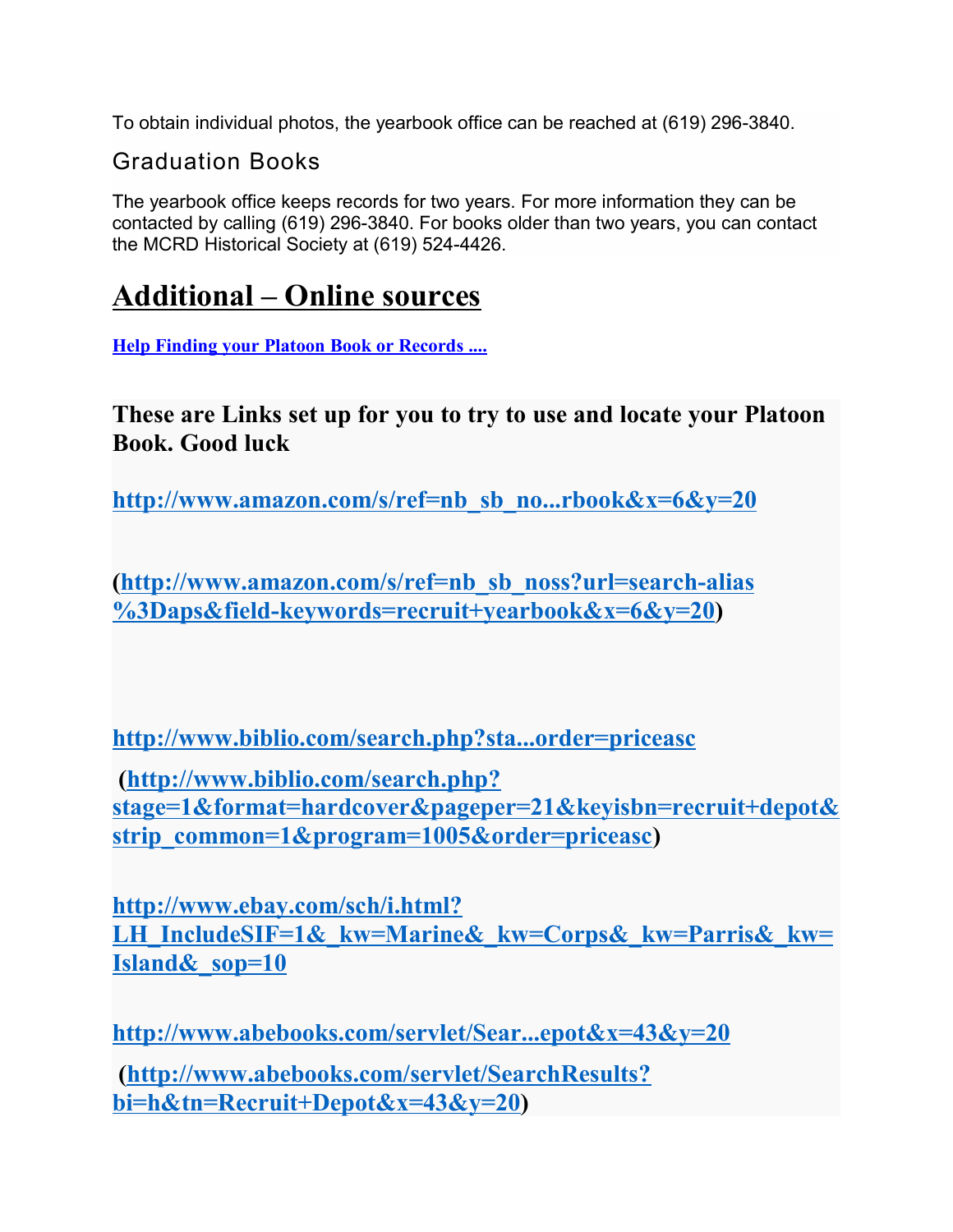**http://www.ebay.com/sch/i.html?\_odkw...rbook&\_sacat=0**

 **(http://www.ebay.com/sch/i.html?**

**\_odkw=San+Diego+Marine+Corps+Recruit+Depot+yearbook&\_sc= 1&\_sop=15&\_sticky=1&\_from=R40%7CR40&\_osacat=0&\_from=R 40&\_trksid=p2045573.m570.l1313.TR0.TRC0.H0.XSan+Diego+Mar ine+Corps+yearbook.TRS1&\_nkw=San+Diego+Marine+Corps+yea rbook&\_sacat=0)**

**This link is for Leatherneck Magazine and they will place a want ad for you asking for your Platoon book or Photos. Once you have received your Book or Photo you'll need to write them and inform them so they can remove your listing. Please be courteous to them and it will go along ways for you.**

**www.mca-marines.org/leatherneck/ (http://www.mcamarines.org/leatherneck/)**

**These are books collected and this person is trying to find there rightful owner to give them back there book Free !!. just call here and tell them your info also you'll need your DD-214 Parris Island they may help you 1(843)-228-1555 or 1 (843)228-2951**

**Parris Island books,**

**1 )Platoons,, 626, 267, 638, Sometime in the 50's 2 )Platoons,, 716, 721, 729, Sometime in the 50's 3 )Platoons, 45, 77, 85,129,135, 142,146,154,158,161,169,172,175,177,180, 183, 4 )190,198,199, 207,210,224,231,235,, These Platoons Graduated Sometime in 1951**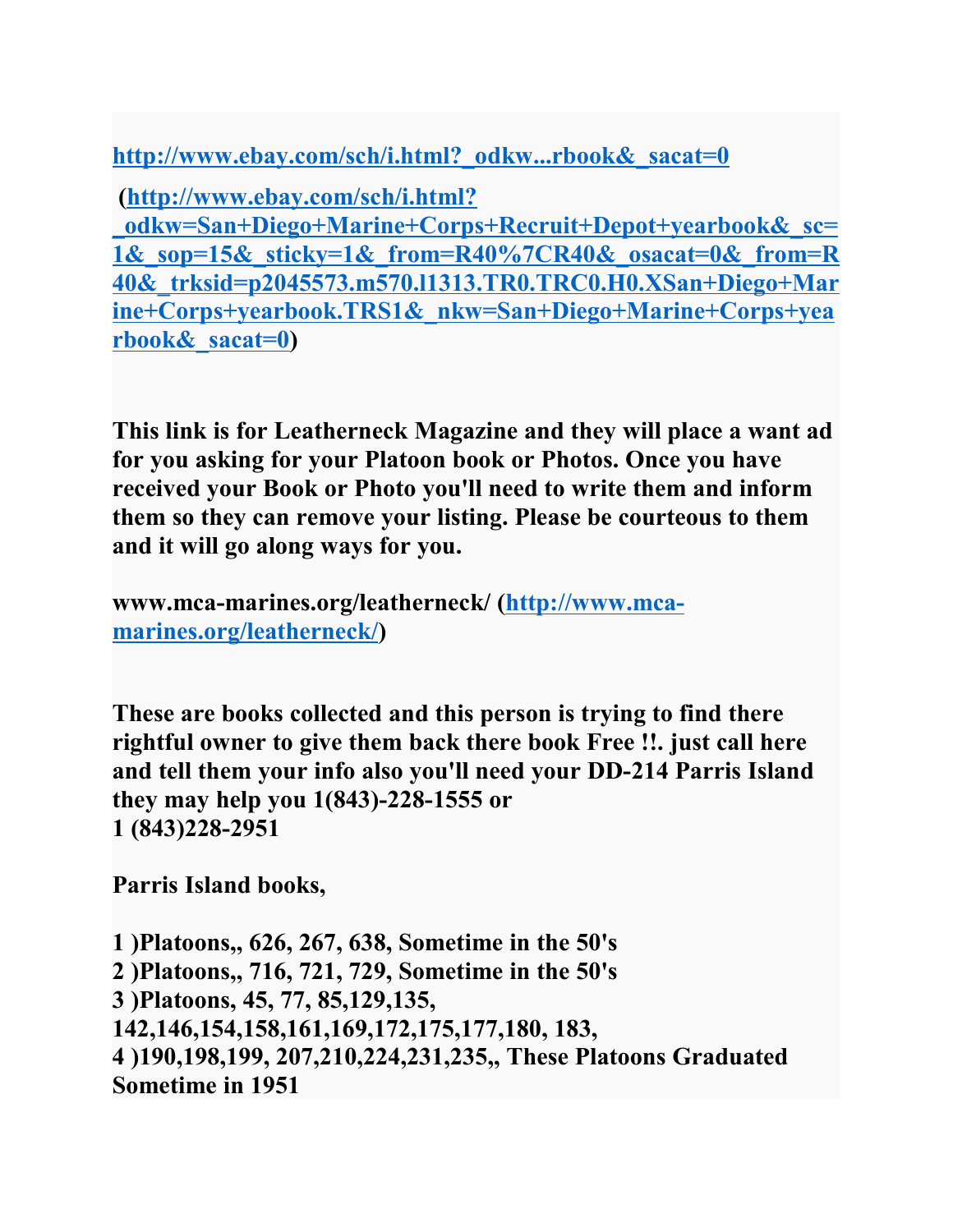- **5 )Platoons S-34 , S-35 , S-36 SOMETIME In 1952**
- **6 )Platoons 99 ,100 ,101 ,104 ,105 ,107 sometime in 51 to 53**
- **7 )Platoon 270 , Aug. 24,1956 to Nov. 19,1956**
- **8 )Platoon,, 266, Sept. 5,1957 to Dec. 13,1957**
- **9 )Platoon 280 Sept. 18,1957 to Dec. 18,1957**
- **10 )Platoon 117 Between 1958 to 1959**
- **11 )Platoon 122 May to July 1961**
- **12 )Platoon 114 Between 1960 to 1962**
- **13 )Platoon 114 Between 1960 to 1962**
- **14 )Platoon 394 Sometime in 1962**
- **15 )Platoon 314 Sometime in 1962**
- **16 )Platoon 2-A Sometime in 1963 ( Women Platoons )**
- **17 )Platoon 274 Sometime in 1963**
- **18 )Platoon 353 Sometime in 1963**
- **19 )Platoon 329 Sometime in 1962 to 1963**
- **20 )Platoon 114 March 6, to May 17, 1963**
- **21 )Platoon 144 July 15,1963 to Sept. 18,1963**
- **22 )Platoon 178 Oct. 1 to Dec. 12,1963**
- **23 )Platoon 353 June 29,1964 to Sept. 9,1964**
- **24 )Platoon 329 March 12, 1968 to May 9, 1968**
- **25 )Platoon 311 Jan. 27-1970 to March 23-1970**
- **26 )Platoon 128 March 22, 1971 to May 24, 1971 ( 2 COPIES )**
- **27 )Platoon 336 April 19,1971 to June 22,1971**
- **28 )Platoons 8-A & 8-B Aug. 15 , 1971 to Oct. 9, 1971 ( Women Platoons )**
- **29 )Platoons 9-A & 9-B Sept. 19 ,1971 to Nov. 15 ,1971 ( Women Platoons )**
- **30 )Platoon 395 Sept. 11,1972 to Nov. 28, 1972**
- **31 )Platoon 3004 Oct. 9,1972 to Dec. 21,1972**
- **32 )Platoon 1017 Oct.30,1972 to Jan.16, 1973**
- **33 )Platoon 2031 Dec.11, 1972 to Feb.26, 1973**
- **34 Platoons 1-A & 1-B Jan. 8 1973 to March 5, 1973 ( Women Platoons )**
- **35 )Platoon 356 July 23, 1974 to Oct.8, 1974**
- **36)Platoon 248 July 3,1974 to Sept 18. 1974**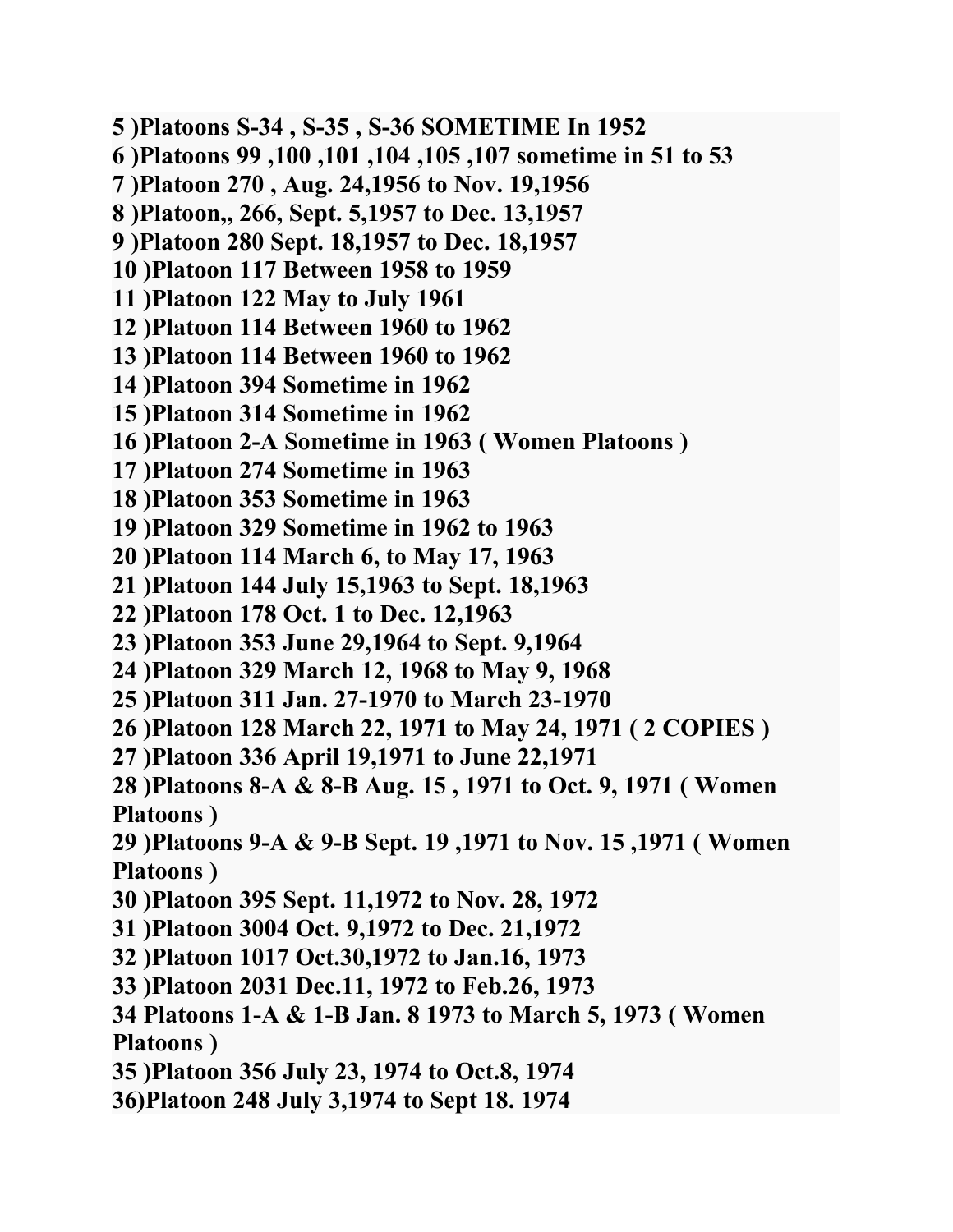```
37 )Platoon 3017 Jan. 8, 1975 to March 25,1975
38 )Platoon 114 Feb 4 , 1975 to April 21 , 1975
39 )Platoons 2-A & 2-B from Feb.17 to April 14 ,1975 {2} Books
40 )Platoons 3-A & 3-B from March 24, to May 19, 1975 { 2 Books }
41 )Platoon 2015 Oct. 21, 1975 to Jan. 6, 1976
42 )Platoon 322 March 8, 1976 to May 24, 1976
43 )Platoon 224 March 15, 1976 to June 1, 1976
44 )Platoon 342 May 26, 1976 to August 9, 1976
45 )Platoon 149 June 9, 1976 to Aug. 25, 1976
46 )Platoon 154 June 23, 1976 to Sept. 8, 1976
47 )Platoon 1020 Nov. 11, 1975 to Jan. 27 1976
48 )Platoon 194 Sept. 20,1976 to Dec. 6, 1976
49 )Platoon 254 June 28, 1976 to Sept. 9, 1976
50 )Platoon 1088 July 27,1977 to Oct. 12,1977
51 )Platoon 2082 July 13,1977 to Sept. 26,1977
52 )Platoon 3305 Sept. 12, 1977 to Nov. 28, 1977
53 )Parris Island Platoon 1040 June to Sept. 1978..
54 )Platoon 2229 Nov.14, 1977 to Jan.30, 1978
55)Platoon 2237 Dec. 21, 1977 to March 6, 1978
56 )Platoon 3024 April 17, 1978 to June 30, 1978
57 )Platoon 1045 Jule 3 , 1978 to Sept. 18 , 1978
58 )Platoon 2087 Oct. 11,1978 to Dec. 19, 1978
59 )Platoon 1101 Dec. 14 , 1979 to Feb. 28 , 1979
60 )Platoon 1063 August 2, 1981 to Oct. 15 , 1981
61 )Platoons 13A&13B Aug.18 to Oct. 13 , 1981
62 )Platoon 1061 July 29,1982 to Oct. 8,1982
63 )Platoon 1057 May 21,1983 to August 4, 1983 { 2 } copies
64 )Platoons 2-A & 2-B Nov. 9,1982 to Jan. 7,1983 (Women Platoons
)
65 )Platoons 9-A & 9-B Feb. 28, 1984 to April 23, 1984 ( Women 
Platoons )
66 )Platoons 20-A & 20-B August 38, 1984 to Oct. 24 , 1984 ( Women
Platoons )
67 )Platoons 2024 ,2025 , 2026 ,2027 Jan. 26, 1985 to April 9, 1985
68 )Platoons 3080,3081,3082,3083, Aug.2, 1986 to Oct. 15, 1986
```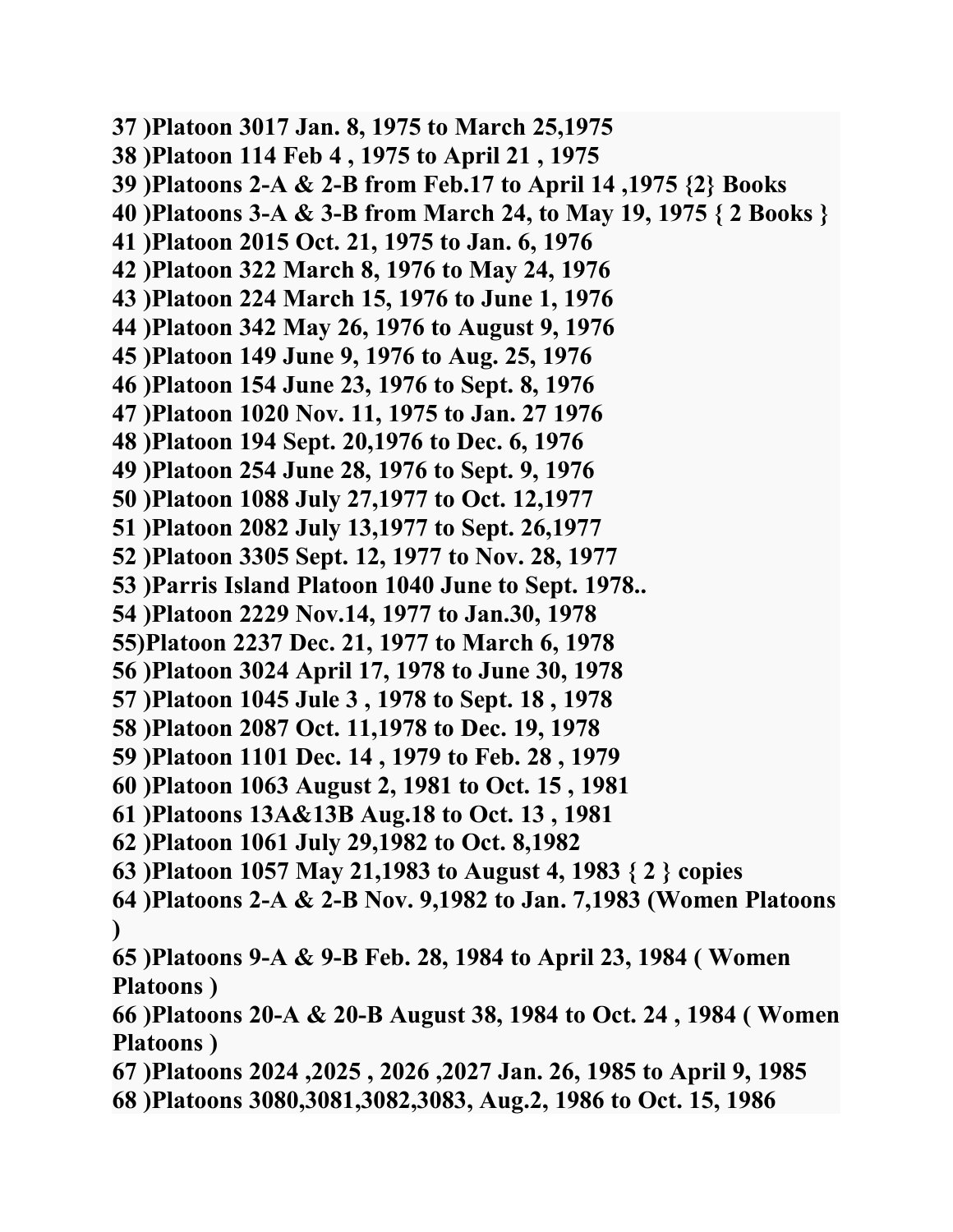**69 )Platoons 2032 ,2033 ,2034 ,2035 Feb. 14, 1987 to April 29 , 1987 70 )Platoons 2016 ,2017 ,2018 ,2019 Dec. 15, 1989 to March 2, 1990 71 )Platoon 1080 to 1083 July 21-1989 to Oct. 6-1989 72 )Platoon 4018 May 5-1992 to July 24 -1992 73 )Platoons 2152, 2153, 2154, Aug. 27,1996 to Nov. 8, 1996 74 )Platoons 4036 & 4037 Sept. 17, 1996 to Dec. 6, 1996 (Women Platoons ) 75 )Platoons 2016,2017,2018, Nov. 25, 1998 to Feb. 13,1998 76 )Platoons 4004 & 4005 Nov. 17,1998 To Feb. 5 ,1999 (Women Platoons ) 77 )Platoons 3056, 3057, 3058, May 18,1999 to Aug. 5, 1999 78 )Platoons 4040 & 4041 Oct. 4, 2000 to Dec. 22 , 2000 ( Women Platoons ) 79 )Platoons 3108, 3109, 3110, Sept. 25, 2001 to Dec. 14, 2001 80 )Platoons 2084,2085,2086, July 10,2001 to Oct. 5,2001 81 )Platoons 4024 & 4025 May 21, 2002 to Aug. 9,2002 (Women Platoons ) 82 )Platoons 4038 & 4039 Sept. 3, 2002 to Nov. 22, 2002 (Women Platoons ) 83 )Platoons 1088 ,1089 ,1090, August 10,2004 to Oct. 29 ,2004 84 )Platoons 3012, 3013, 3014 Nov.12,2006 to Feb. 9, 2006 You can check out this site it's http://www.corpshistory.org/**

**These are the Platoon books he has from San Diego , Ca.**

**1 )Platoons 179,180,181,Between 1952 to 1954**

**2 )Platoon 209 Between 1952 to 1954**

**3 )Platoon 269 & 280 Between 1952 to 1954**

**4 )Platoons 321 & 322 Between 1952 to 1953**

**5 )Platoons 185, 186, (Pit. 187 , Honors Platoon ) Between 1954 to 1956**

**6 )Platoon 293 Sometime in 1954**

**7 )Platoon 2046 Between 1956 to 1958**

**8 )Platoon 254 Between 1958 to 1959**

**9 )Platoon 120 Between 1958 to 1959**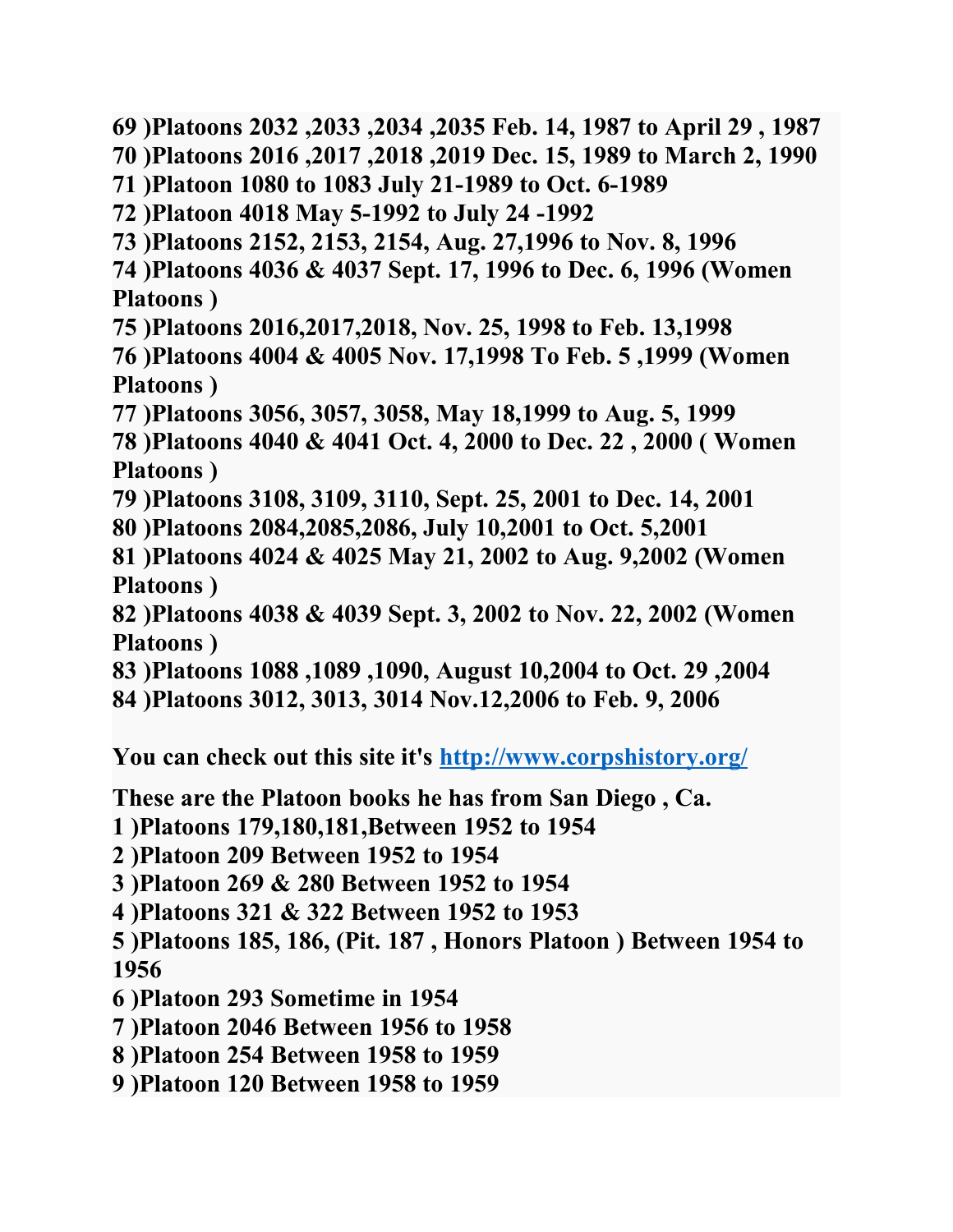**10 )Platoon 1020 Between 1958 to 1959 11 )Platoon 116 Feb. 22, 1960 to May 3,1960 12 )Platoon 157 August 13, 1962 to Oct. 23 , 1962 13 )Platoon 2012 Oct. 28,1965 to Dec. 28,1965 14 )Platoon 217 Jan. 20,1966 to March 18,1966 15 )Platoon 256 Feb. 23,1966 to April 23,1966 16 ) Platoon 2057 July 15, 1966 to Aug. 7, 1966 { Honors Platoon } 17 )Platoon 394 June 21,1967 to Aug. 15,1967 18 )Platoon 1023 July 18,1967 to Sept. 9,1967 19 )Platoon 188 May 6,1968 to July 4,1968 20 )Platoon 1034 March 3 , 1969 to April 29 ,1969 21 )Platoon 3139 Aug. 4,1969 to Sept. 30,1969 22 )Platoon 3152 Aug. 18,1969 to Oct. 15,1969 -----(Honors Platoon) 23 )Platoon 3204 Nov. 10,1969 to Jan. 13,1970 { 2 copies} 24 )Platoon 2025 Feb. 23, 1970 to April 28,1970 25 )Platoon 1071 July 20,1971 to Sept. 22,1971 26 )Platoon 1002 Jan. 24,1972 to March 30,1972 27 )Platoon 3006 Jan. 18,1973 to April 12,1973 28 )Platoon 1083 Aug. 6,1974 to Oct. 23,1974 29 )Platoon 1028 March 7,1975 to May 23, 1975 30 )Platoon 2021 March 10, 1976 to May 26, 1976 31 )Platoon 2126 Nov. 19, 1975 to Feb. 4,1976 32 )Platoon 3128 Nov. 21,1975 to Feb. 6,1976 33 )Platoon 2015 Feb. 18 , 1976 to May 5 , 1976 34 )Platoon 3054 June 4,1976 to Aug. 20,1976 35 )Platoon 3007 Jan. 14,1977 to April 1 , 1977 36 )Platoon 1044 June 1, 1977 to Aug. 17, 1977 37 )Platoon 2066 July 29, 1977 to Oct. 14, 1977 38 )Platoon 2049 June 28 , 1978 to Sept. 13 , 1978 <---> {2 Copies} 39 )Platoon 2090 Nov. 10 , 1978 to Jan. 19 , 1979 40 )Platoon 1064 July 16,1980 to Sept. 26,1980 41 )Platoon 3108 Nov. 19 , 1980 to Jan. 30 , 1981 42 )Platoon 3070 August 11 ,1982 to Oct. 22 ,1982 43 )Platoon 2060 June 15, 1983 to August 26, 1983 44 )Platoons 3065 ,3066 ,3067 July 18 , 1984 to Sept. 28 , 1984**